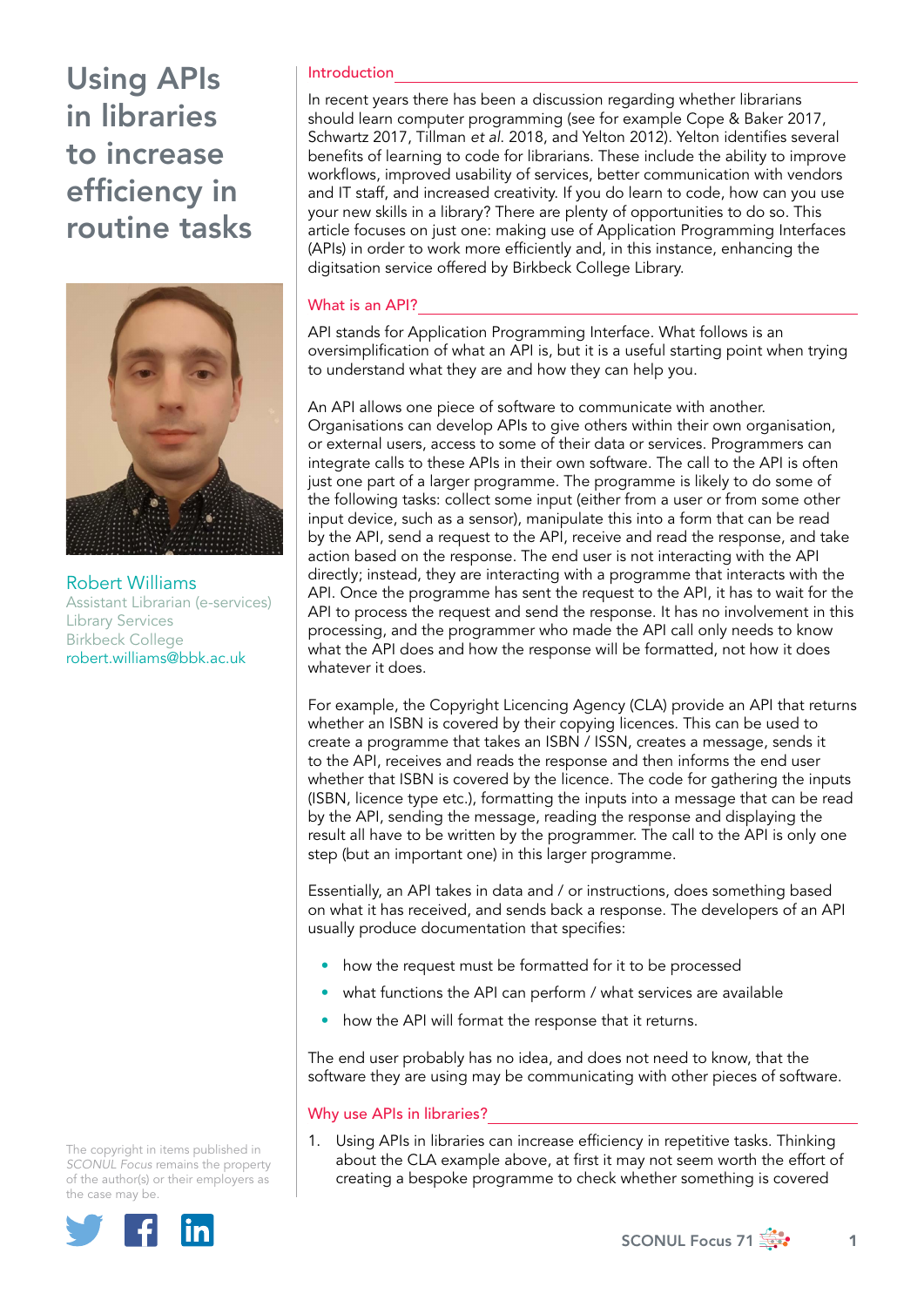by the CLA licence when a member of staff could copy and paste the ISBN into a look-up tool on the CLA website. This provides exactly the same information as the call to the API, so why bother? Imagine if you had a spreadsheet containing tens or hundreds of ISBNs that need to be checked, and this is not a one-off task. Spending a small amount of time writing a programme that uses the CLA's API to automate this task can save library staff time.

- 2. As well as being much more time-efficient than manually checking all the ISBNs, using an API is more accurate. People can easily make mistakes, especially when doing repetitive, boring tasks, but computers don't.
- 3. If APIs are used to automate some time-consuming and repetitive tasks, people can devote time to more useful and value-adding activities.
- 4. Incorporating APIs into workflows is a good personal development opportunity for a member of staff. Most jobs now ask for excellent IT skills. If an individual can say that they have worked with APIs, they definitely fulfil this criterion. As we work in an increasingly digital environment and work with large amount of data, coding skills will become more useful in the future, so getting some experience now is a good way of future-proofing your skills.

## Real-life examples of API use

Below are two examples of how Birkbeck College Library have used APIs to improve efficiency in their digitisation service. These are not intended to be instructions about how they were set up or how they work. They are just examples of the type of task that can be improved with the use of APIs.

# The CLA check permissions API

The CLA's check permissions API [\(https://cla.co.uk/our-services](https://cla.co.uk/our-services)) provides information about whether a work is covered by their scanning licence. Every digitisation request must be checked for compliance with the licence before it is scanned. All requests are stored in an Access database that contains a form to view digitisation requests one at a time. As each request is processed, the data about it is displayed in the form and any missing information is added, and at this stage library staff check that the work is covered by the licence. To do this, staff used to copy and paste the ISBN into a search box on the CLA's website to get the information required, and this had to be done for every request. A script was written in a programming language called Visual Basic for Applications (VBA) that takes the ISBN from the form and uses it, plus some other parameters required by the CLA, to create a request that is sent to the check permissions API. The API receives this information and creates a response that contains the relevant permission information for that title, which Access reads and then displays as a pop-up message box. As well as containing the scanning permissions information, the CLA response also includes publisher information. Access checks to see if the publisher is missing from the database and adds it if needed. The script is triggered by clicking on a button on the database. To get a basic working version of this script took only a few hours, while much more time was spent testing to make sure that the information it provided was accurate.

The API is also used to do bulk checking of ISBNs. This is useful if a module is running the following year and the lecturer wants to reuse the same digitised readings. The resources are checked by exporting the requests into an Excel spreadsheet and running a programme that calls the API on each ISBN and colour codes the Excel cells green (for covered), red (for excluded), or orange (not found). With hundreds or thousands of requests reused each year, this can save a considerable amount of time.

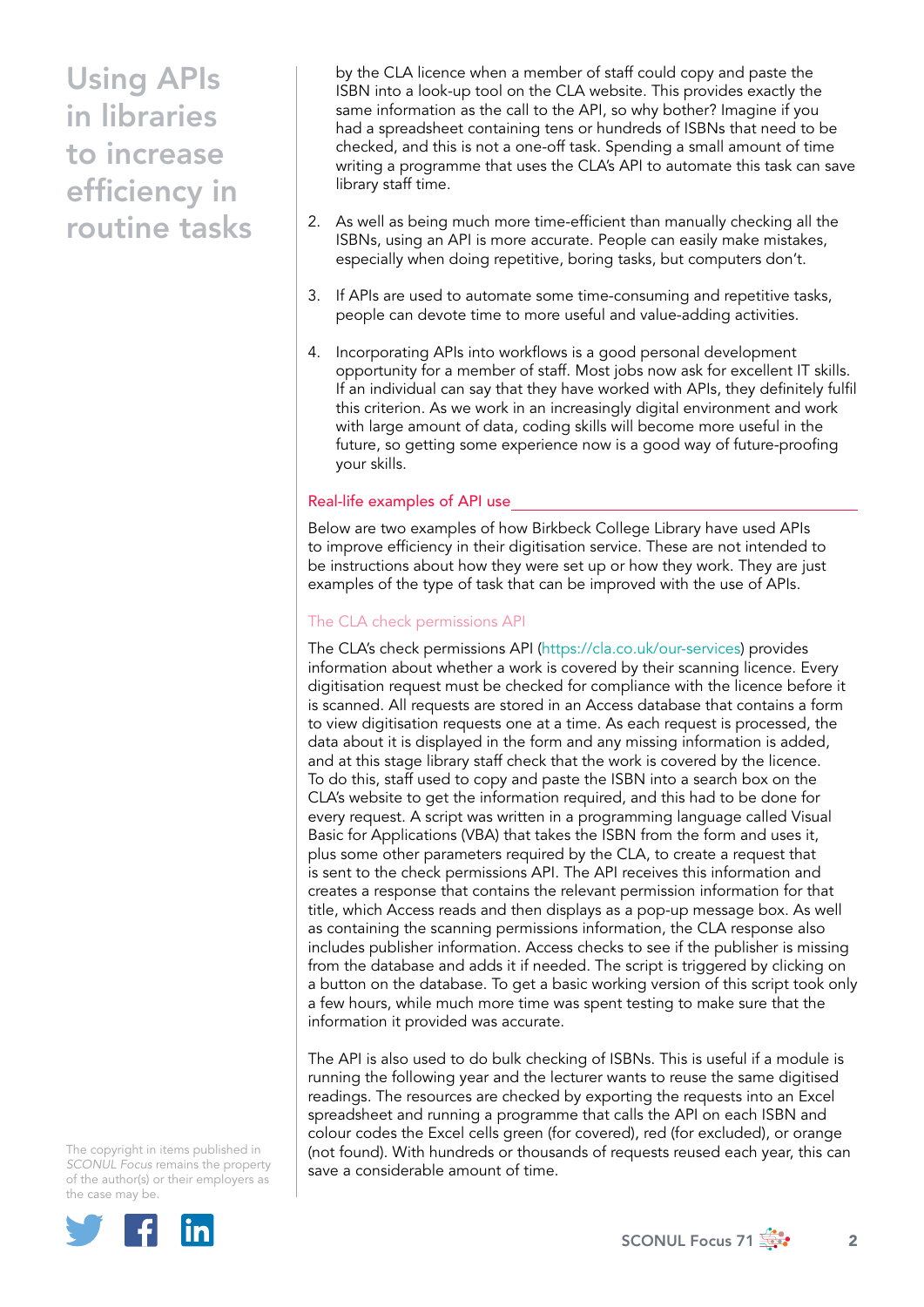The final use of this API was to make an Excel add-in that includes a formula that calls the check permissions API. An ISBN can be checked by using the '=CLACHECK()' formula. The formula will display 'covered', 'excluded' or 'not found'. This works like any other built-in Excel formula. Every time the spreadsheet is opened the formula is re-evaluated, so if permissions change, the result of the formula is updated. This can be combined with conditional formatting to show all excluded requests in red, for example.

## xISBN API

The xISBN API ([https://www.worldcat.org/affiliate/webservices/xisbn/app.jsp\)](https://www.worldcat.org/affiliate/webservices/xisbn/app.jsp) was developed by OCLC and returns information about ISBNs, including other editions of the work. This is useful as, unless specifically asked, library staff make the requested scans from the latest edition of the book that is in stock. Before using this API, at the permissions checking and data entry stage of processing a digitisation request, library staff would also check that the copy of the book listed on the database was the most recent edition in stock. To do this library staff would have to search the library catalogue. Using the API, we have been able to make another button that when clicked, takes the ISBN from the database and sends it to the xISBN API. This sends back to Access a list of ISBNs and the publication years of all other editions of the book. For each ISBN, the publication year is compared with the publication year on the digitisation database and for any that are more recent, the library catalogue is searched to see if it is available. When this process completes (usually a couple of seconds), a pop-up message provides information about more recent editions held by the library.

The API can also return other bibliographic information, including place of publication and author names. This data can be used to further reduce the amount of manual data entry by adding a small amount of code to check whether any of these fields are blank, and adding the data returned by the API if they are.

By using these two APIs we have moved from having to search two websites for information on each request to just clicking a few buttons. The data entry and permissions checking stage now takes a fraction of the time that it used to.

Fig. 1 shows the database form. Clicking on the 'Later Editions' button will call the xISBN API and list all the later editions available, the 'Later ed/ebook in stock' button checks to see if any of the later editions are in stock or whether an e-book is available, and the 'ISBN check' provides scanning permissions information. The pop-up box shows how the responses are displayed to the end user. The 'Get Data' button completes the 'Place of publication', 'Publication year', 'Author of source' and 'Volume' fields with information gathered from the xISBN API.

| ID:                   | 27769                                                                                  |       |  | Date created:          |                              | 11/12/2017                             |                  |                          |  |
|-----------------------|----------------------------------------------------------------------------------------|-------|--|------------------------|------------------------------|----------------------------------------|------------------|--------------------------|--|
| Author of article:    | Huse, Norbert & Wolters, Wolfgang                                                      |       |  | Creator:               |                              |                                        |                  | $\cdot$                  |  |
| Article title:        | Villas for Venetians                                                                   |       |  | File name:<br>$OCR$ ?: |                              |                                        |                  |                          |  |
|                       |                                                                                        |       |  |                        |                              |                                        |                  |                          |  |
| Publication year:     | 1990                                                                                   |       |  | <b>BLE URL:</b>        |                              | $\overline{\phantom{a}}$               |                  |                          |  |
| ISBN/ISSN:            | 0226361098                                                                             |       |  | Source A/B/C:          |                              | A                                      |                  |                          |  |
| Source title:         | The Art of Renaissance Venice, Architecture,<br>Sculpture, and Painting, 1460-1590     |       |  | Subbie:                |                              | ArtHistPol<br>$\overline{\phantom{a}}$ |                  |                          |  |
| Author of source:     | Huse, Norbert & W Microsoft Access<br>University of Chica<br>ART OF RENAISSANCE VENICE |       |  | $\mathbf{X}$<br>ld:    |                              | $\overline{\mathcal{A}}$               | Subbies queried: | $\Box$                   |  |
| Publisher:            |                                                                                        |       |  |                        | helves:                      |                                        |                  |                          |  |
| Place of publication: | Chicago<br>Scanning: Permitted<br>Publisher: University of Chicago Press<br>115        |       |  |                        |                              |                                        |                  |                          |  |
| Volume:               |                                                                                        |       |  |                        |                              | copied from ID 23908 all checks done   |                  |                          |  |
| Start page:           |                                                                                        |       |  |                        | <b>ARVC236S7</b><br>$\cdot$  |                                        |                  |                          |  |
| End page:             | 128                                                                                    | Total |  | OK                     |                              |                                        |                  |                          |  |
| supp pages:           |                                                                                        |       |  |                        |                              | 2017/18                                |                  | $\overline{\phantom{a}}$ |  |
| Shelfmark:            | 709.4531074 HUS                                                                        |       |  | <b>ISBN Check</b>      |                              | Abandoned                              | E-book           | <b>Later Editions</b>    |  |
| Date requested:       | 07/12/2017                                                                             |       |  | Later                  |                              | scanned ed                             |                  |                          |  |
| Date required:        | 15/12/2017                                                                             |       |  | ed/ebook in            | Duplicate<br>still in stock? |                                        |                  | Get Data                 |  |

The copyright in items published in *SCONUL Focus* remains the property of the author(s) or their employers as the case may be.



*Fig. 1 xISBN database form*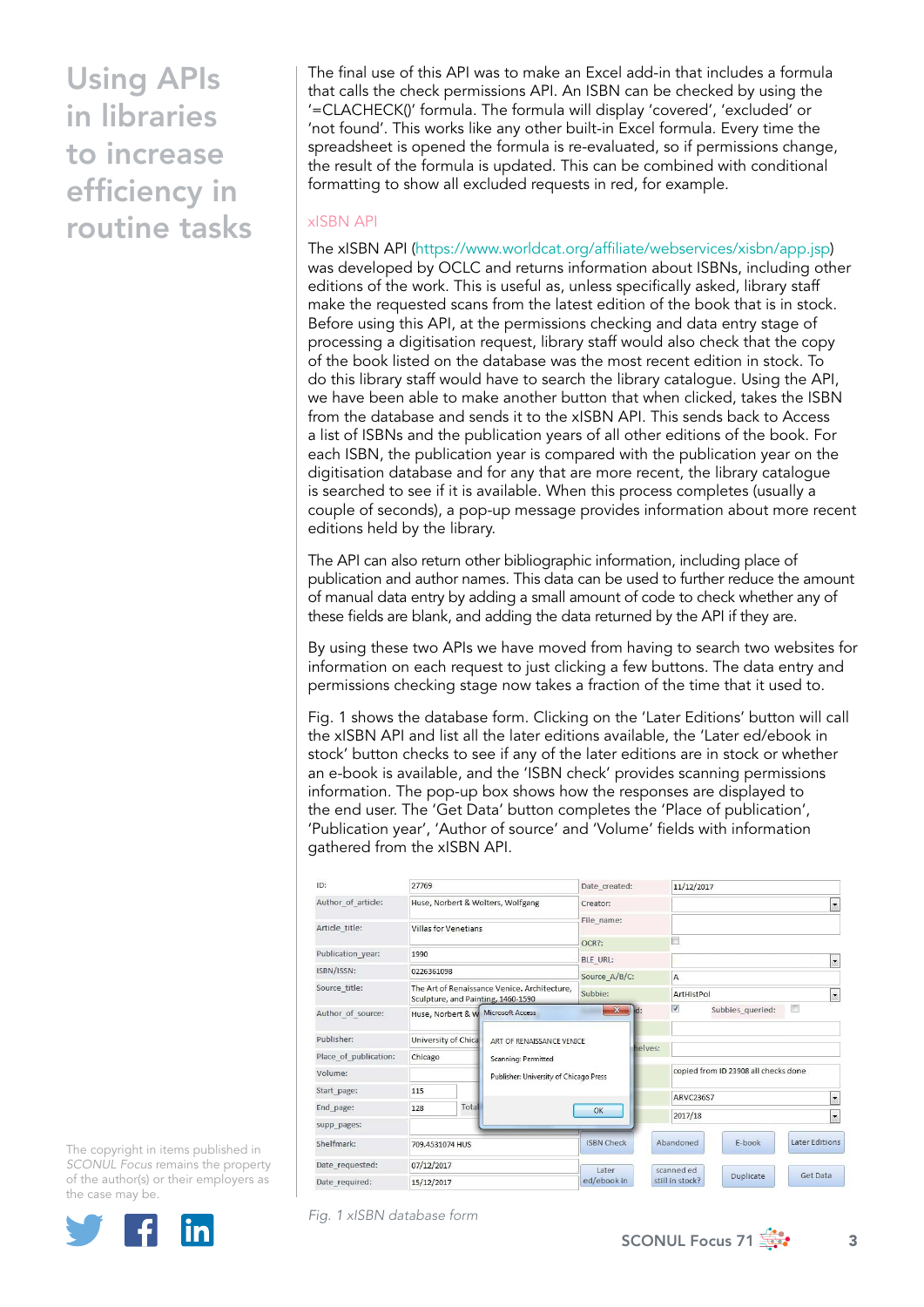#### Using both APIs together to enhance the digitsation workflow

The xISBN API has been incorporated into the CLA permissions checking spreadsheet mentioned above. For each entry on the spreadsheet, once the CLA API has performed its checks, the xISBN API is used to check whether any later editions are available in the library. The CLA tell us whether the book can be digitised and the xISBN API tell us whether we have a more recent edition that we should use (again, this is identified by colour coding). Red cells indicate definite problems. For example, a red ISBN cell means that the ISBN is not covered by the licence; a red later edition cell means a more recent edition of the title is available in the library. Orange cells indicate ISBNs that could not be identified by the CLA API and more investigation is required. Green cells confirm that no action is required (the CLA API confirmed that the ISBN is covered by the licence, and no later editions were identified). When the checks are finished, all the librarian needs to do is to look out for red or orange cells and take the appropriate action. Fig. 2 shows what the final spreadsheet looks like. Looking at this, it is easy to see which requests can be reused and which need some investigation. Fig. 3 shows a simplified flowchart of the process. The full process also involves checks to determine whether the book is still in stock (not withdrawn, gone missing, damaged, etc. since the scan was made) and whether an e-book is available. These processes do not use APIs and are therefore out of the scope of this article.



*Fig. 2 Final spreadsheet*